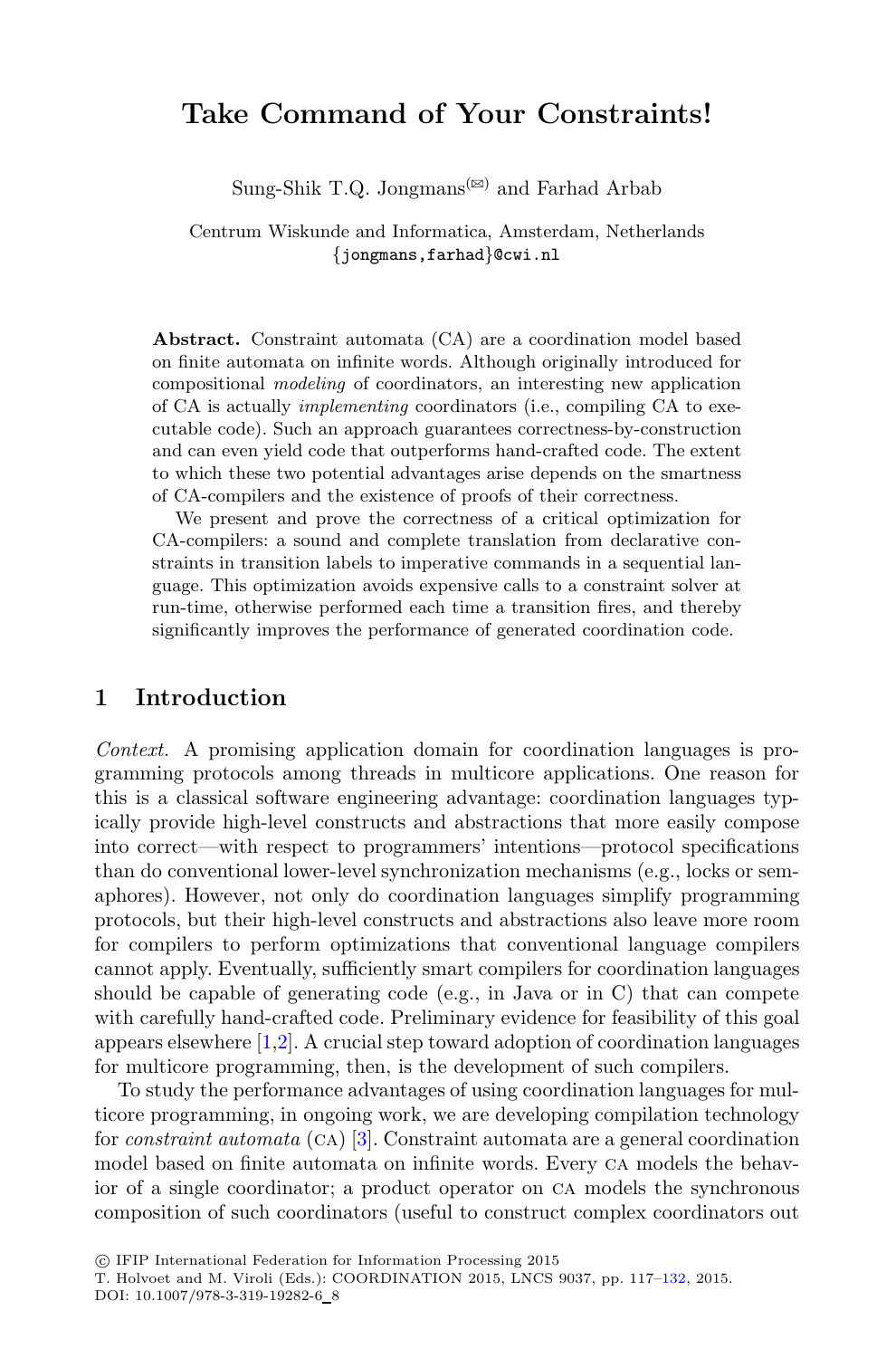<span id="page-1-2"></span><span id="page-1-1"></span><span id="page-1-0"></span>

Fig. 1. Example CA. Semicolons separate input/internal/output ports.

of simpler ones). Structurally, a ca consists of a finite set of states, a finite set of transitions, a set of directed *ports*, and a set of local *memory cells*. Ports represent the boundary/interface between a coordinator and its coordinated agents (e.g., computation threads). Such agents can perform blocking i/o-operations on ports: a coordinator's input ports admit put o[pe](#page-1-0)rations, while its output ports admit get operations. Memory cells represent internal buffers in which a coordinator can temporarily store data items. Different from classical automata, transition labels of ca consist of two elements: a set [of](#page-14-3) ports, called a *synchronization constraint*, and a logical formula over ports and memory cells, called a *data constraint*. A synchronization constraint specifies which ports need an i/ooperation for its transition to fire (i.e., those ports synchronize in that transition and their pending i/o-operations complete), while a data constraint specifies which particular data items those  $I/O$ -operations may involve. Figure 1 already shows some examples; details follow shortly. Essentially, a ca constrains *when* i/o-operations may complete on *which* ports. As such, ca quite literally materialize Wegner's definition of coordination as "constrained interaction" [4].

Given a library of "small" ca, each of which models a primitive coordinator with its own local behavior, programmers can compositionally construct "big" ca, each of which models a composite coordinator with arbitrarily complex global behavior, fully tailored to the needs of these programmers and their programs. Our current ca-compilers can subsequently generate Java/C code. Afterward, these compilers either automatically blend their generated code into programs' computation code or provide programmers the opportunity to do this manually. At run-time, the code generated for a big ca (i.e., a composite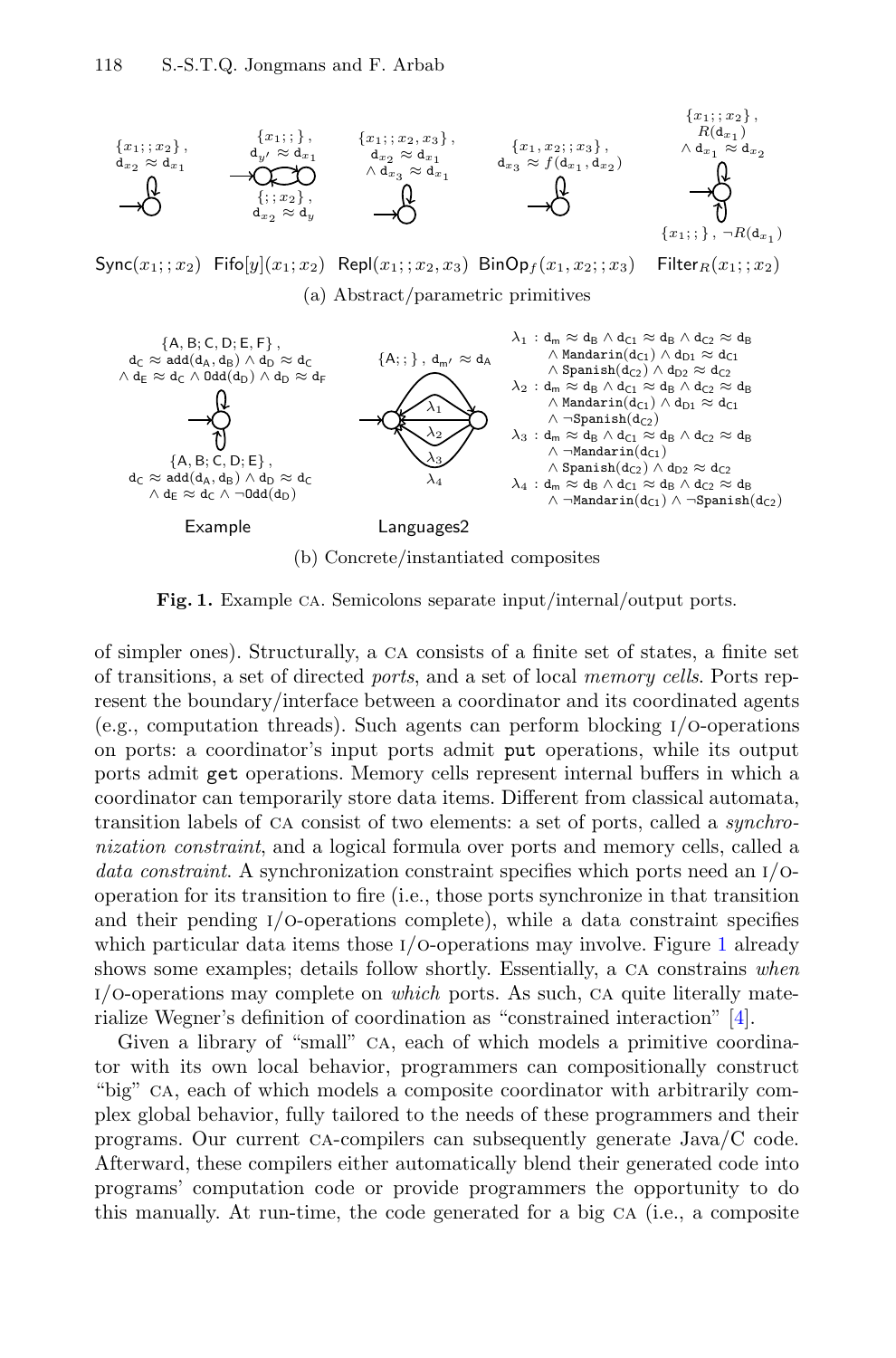<span id="page-2-2"></span><span id="page-2-1"></span><span id="page-2-0"></span>

 $\mathsf{Sync}(x_1;; x_2)$  Fifo $[y](x_1; x_2)$  Repl $(x_1;; x_2, x_3)$  BinOp $_f(x_1, x_2;; x_3)$  Filter $_R(x_1;; x_2)$ (a) Abstract/parametric primitives (cf. Figure 1a)



Example (in black) and Fibonacci (in black+gray) Languages2 (b) Concrete/instantiated composites (cf. Figure 1b)

**Fig. 2.** Reo syntax for the CA in Figure 1. White vertices represent input/output ports; black vertices represent internal ports.

coordinator) executes a state machine that simulates that ca, repeatedly firing transitio[ns](#page-15-1) [a](#page-15-2)s computation threads perform i/o-op[era](#page-2-0)tions. Straightforward as this may seem, one needs to overcome a number of serious issues before this [ap](#page-15-3)proach can yield practically useful code. Most significantly, these issues include exponential explosion of the number of states or transitions of ca, and oversequentialization or overparallelization of generated code. We have already reported our work on these issues along with promising results elsewhere [5,6,1,7].

Instead of programming with ca directly, one can adopt a more programmerfriendly syntax for which ca serve as semantics. In our work, for instance, we adopted the syntax of Reo  $[8,9]$ , a graphical calculus of channels. Figure 2 already shows some examples; details follow shortly. (Other ca syntaxes beside Reo exist though [10,11,12,13], which may be at least as programmer-friendly.)

*Problem.* To fire a transition at run-time, code generated for a CA must evaluate the data constraint of that transition: it must ensure that the data involved in blocking i/o-operations pending on the transition's ports satisfy that constraint.

A straightforward evaluation of data constraints requires expensive calls to a constraint solver. Such calls cause high run-time overhead. In particular, because transitions fire sequentially, avoiding constraint solving to reduce this sequential bottleneck is crucial in getting good performance for the whole program.

*Contribution and Organization.* In this paper, we introduce a technique for statically translating a data constraint, off-line at compile-time, into a *data command*: an imperative implementation (in a sequential language with assignment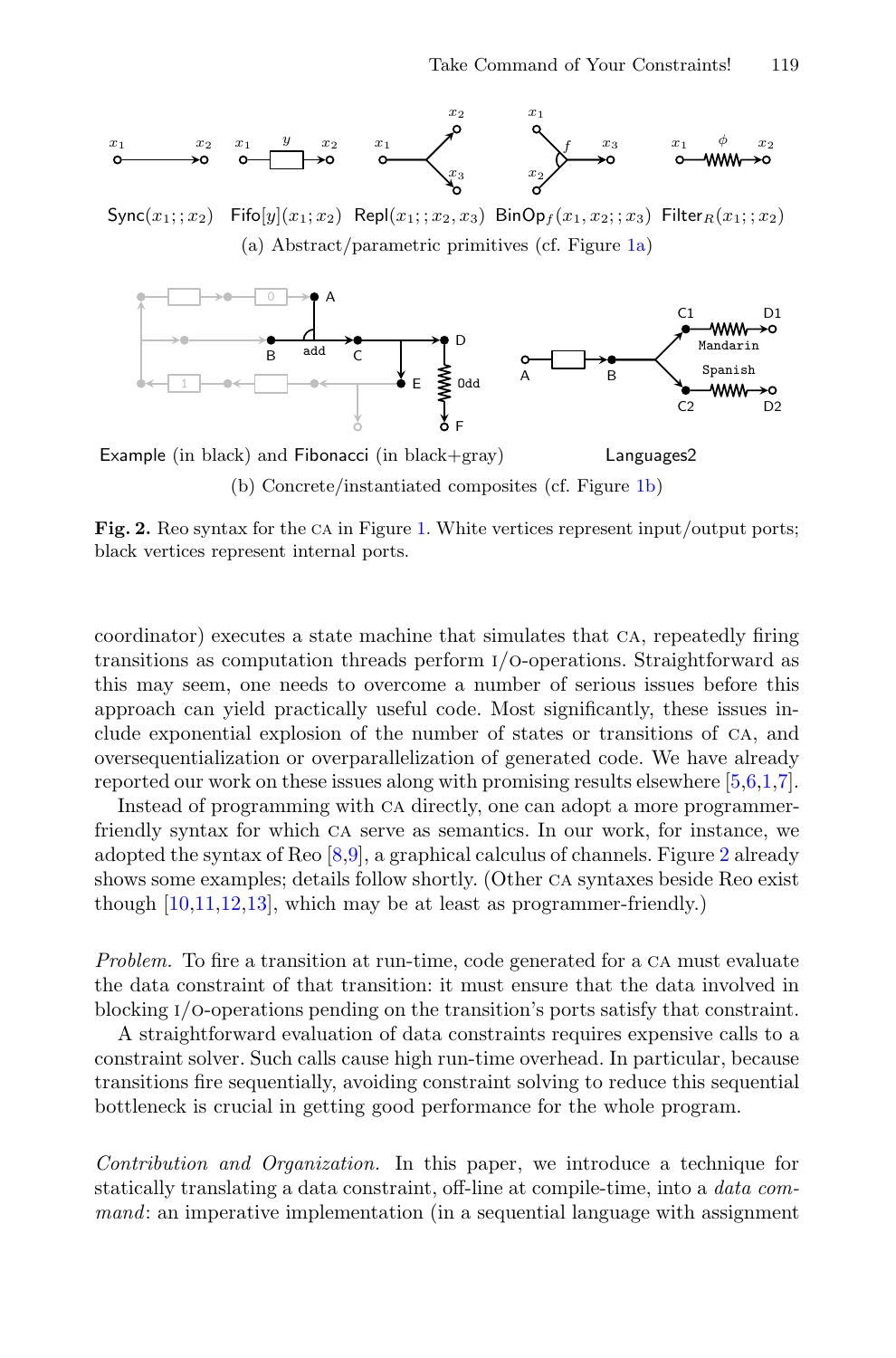and guarded failure) of a [da](#page-12-0)ta constraint that a[vo](#page-5-0)ids e[xp](#page-9-0)ensive calls to a constraint solver at run-time. As with our previous optimization techniques  $[5,1,7]$ , we prove that [the](#page-9-1) tra[ns](#page-12-1)lation in this paper is sound [and](#page-15-4) complete. Such correctness proofs are important, because they ensure that our compilation approach guarantees *correctness-by-construction* (e.g., model-checking results obtained for pre-optimized ca also hold for their generated, optimized implementations). We also give preliminary performance results to show our optimization's potential.

In Section 2, we discuss data constraints and ca. In Sections <sup>3</sup> and 4, we discuss our translation algorithm. In Section 5, we give preliminary performance results. Section 6 concludes this paper. Some relatively lengthy formal definitions and detailed proofs of Theorems 1 and 2 appear in a technical report [14].

# **2 Preliminaries: Data Constraints, Constraint Automata**

*Data constraints.* Let D denote the finite set of all *data items*, typically ranged over by d. Let nil  $\notin \mathbb{D}$  denote a special object for the *empty data item*. Let  $\mathbb{P}$ denote the finite set of all *places* where data items can reside, typically ranged over by x or y; every place models either a port or a memory cells. We model atomic coordination steps—the letters in the alphabet of ca—with elements from the partial function space  $\mathbb{D} \text{ISTR} = \mathbb{P} \to \mathbb{D} \cup \{\text{nil}\},$  called *distributions*, typically ranged over by  $\delta$ . Informally a distribution  $\delta$  associates every place x typically ranged over by  $\delta$ . Informally, a distribution  $\delta$  associates every place x involved in the step modeled by  $\delta$  with the data item  $\delta(x)$  observable in x.

Let  $\mathbb{F} = \bigcup \{ \mathbb{D}^k \to \mathbb{D} \mid k > 0 \}$  and  $\mathbb{R} = \bigcup \{ \wp(\mathbb{D}^k) \mid k > 0 \}$  denote the sets of all *data functions* and *data relations* of finite arity. Let DATA, FUN, and REL denote the sets of all *data item symbols*, *data function symbols* and *data relation symbols*, typically ranged over by d, f, and R. Let arity : FUN∪REL  $\rightarrow$  N<sub>+</sub> denote a function that associates every data function/relation symbol with its positive arity. Let  $\mathcal{I}: \mathbb{D}$ ATA ∪ FUN ∪ REL  $\rightarrow \mathbb{D} \cup \mathbb{F} \cup \mathbb{R}$  denote a bijection that associates every data item/function/relation symbol with its interpretation. A *data term* is a word t generated by the following grammar:

$$
t \ ::= \ d_x \ | \ \mathtt{nil} \ | \ d \ | \ f(t_1, \ \ldots \ , \ t_k) \ \mathtt{if} \ \mathtt{arity}(f) = k
$$

Let TERM denote the set of all data terms. Let eval : DISTR  $\times$  TERM  $\rightarrow$  D ∪ {nil} denote a function that evaluates every data term t to a data item  $\mathsf{eval}_{\delta}(t)$ under distribution  $\delta$ . For instance,  $eval_{\delta}(d_x) = \delta(x)$ —if  $\delta$  is defined for x—and eval<sub>δ</sub>(d) =  $\mathcal{I}(d)$ . If a data term t contains nil or  $d_x$  for some  $x \notin \text{Dom}(\delta)$ , we have eval<sub>δ</sub>(t) = nil. This ensures that eval is a total function, even though the deltas in  $\mathbb{D} \to \mathbb{D}$  are partial functions. See also [14, Definition 7]. We call a term of the form  $d_x$  a *free variable*. Intuitively,  $d_x$  represents the data item residing in place x. Let Free : TERM  $\rightarrow \wp(\text{TERM})$  denote a function that maps every data term t to its set of free variables.

A *data constraint* is a word  $\phi$  generated by the following grammar:

$$
\begin{array}{lll} a & ::= & \bot \mid \top \mid t \approx t \mid t \not\approx \mathtt{nil} \mid R(t_1, \ldots, t_k) \text{ if } \mathtt{arity}(R) = k \\ \phi & ::= & a \mid \neg \phi \mid \phi \vee \phi \mid \phi \wedge \phi \end{array}
$$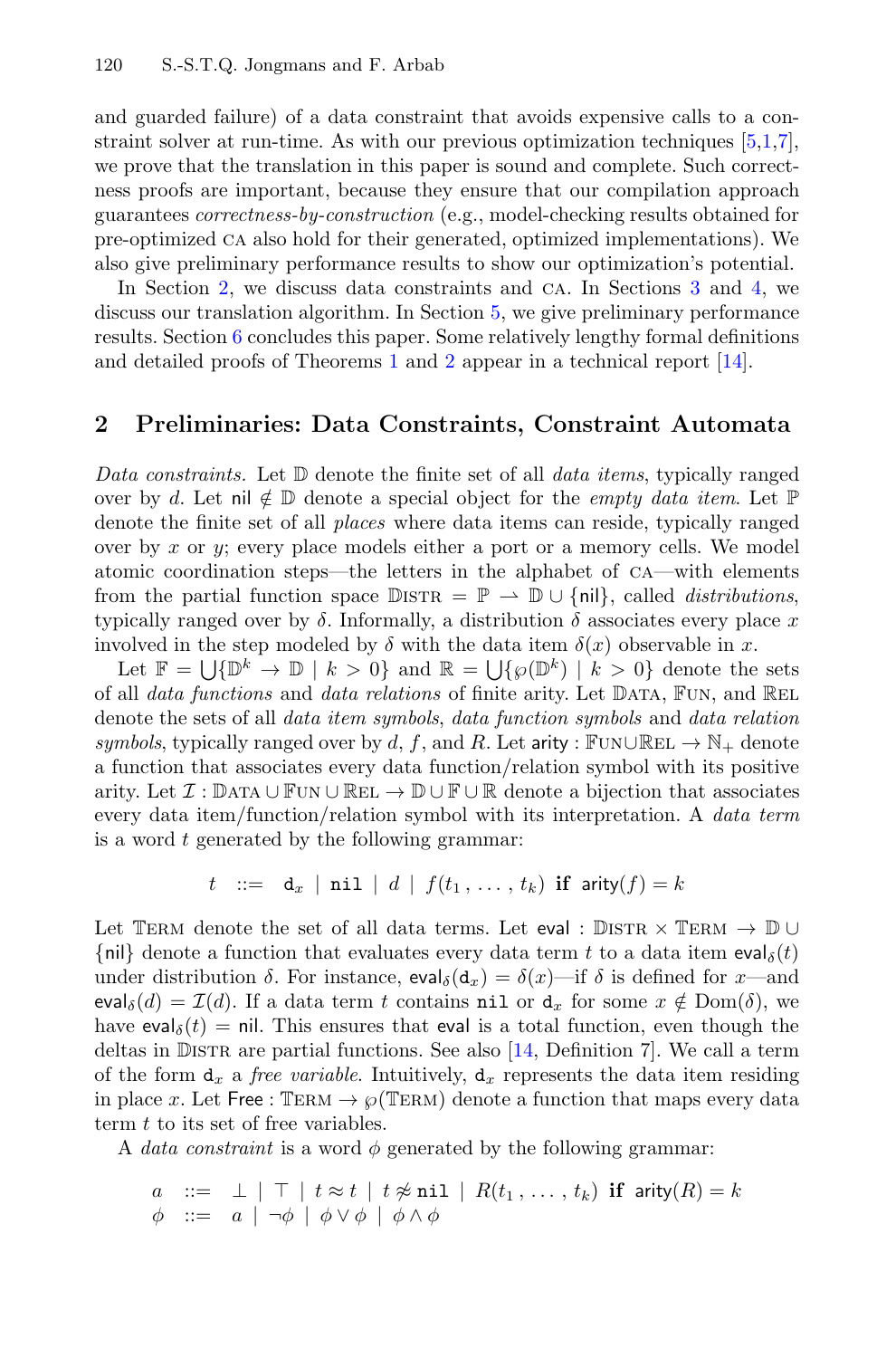Let DC denote the set of all data constraints. We often call  $t_1 \approx t_2$  atoms *equalities*. We define the semantics of data constraints over distributions. Let  $\frac{d^{\epsilon}}{\epsilon} \subseteq \mathbb{D}$ ISTR  $\times \mathbb{DC}$  denote the satisfaction relation on data constraints. Its defini-<br>tion is standard for  $\bot$  (contradiction)  $\top$  (tautology)  $\neg$  (negation)  $\vee$  (disjungtion is standard for  $\perp$  (contradiction),  $\perp$  (tautology),  $\neg$  (negation),  $\vee$  (disjunction), and  $\wedge$  (conjunction). For other atoms, we have the following:

$$
\delta \stackrel{\text{def}}{=} t_1 \approx t_2 \qquad \text{iff} \text{eval}_{\delta}(t_1) = \text{eval}_{\delta}(t_2) \neq \text{nil} \qquad (i.e., \text{ notation for } \delta \stackrel{\text{def}}{=} t \approx t) \\\delta \stackrel{\text{def}}{=} R(t_1, \ldots, t_k) \text{ iff } \mathcal{I}(R)(\text{eval}_{\delta}(t_1), \ldots, \text{eval}_{\delta}(t_k))
$$

In the second rule, if a  $t_i$  evaluates to nil, the right-hand side is undefined—hence false—because the domain of data relation  $\mathcal{I}(R)$  excludes nil. If  $\delta \stackrel{\text{def}}{=} \phi$ , we call  $\delta$  a solution for  $\phi$ . Let  $\mathbb{L} \cdot \mathbb{D} \mathbb{C} \to \phi(\mathbb{D} \text{is}\text{rep})$  denote a function that associates  $\delta$  a *solution* for φ. Let  $\llbracket \cdot \rrbracket$  :  $\mathbb{D}\mathbb{C} \to \wp(\mathbb{D} \text{ISTR})$  denote a function that associates every data constraint φ with its meaning  $\llbracket \phi \rrbracket = \delta \mid \delta \mid \frac{d\phi}{d\lambda}$ . We write φ  $\Rightarrow \phi'$  iff every data constraint  $\phi$  with its meaning  $[\![\phi]\!] = {\delta \mid \delta \models \phi}$ . We write  $\phi \Rightarrow \phi'$  iff  $\llbracket \phi \rrbracket \subseteq \llbracket \phi' \rrbracket$ . We also extend function Free from data terms to data constraints.

*Constraint Automata.* A constraint automaton (CA) is a tuple  $(Q, \mathcal{X}, \mathcal{Y}, \longrightarrow,$ *i*) with Q [a](#page-14-2) set of states,  $X \subseteq \mathbb{P}$  a set of ports,  $Y \subseteq \mathbb{P}$  a set of memory cells,  $\longrightarrow \subseteq Q \times (\varphi(\mathcal{X}) \times \mathbb{DC}) \times Q$  a transition relation labeled with pairs  $(X, \phi)$ , and  $i \in Q$  an initial state. For every label  $(X, \phi)$ , no ports outside X may occur in  $\phi$ . Set  $\mathcal X$  consists of three disjoint subsets of input ports  $\mathcal X_{\text{in}}$ , *internal ports*  $\mathcal X_{\text{int}}$ , and output ports  $\mathcal{X}_{out}$ . We call a CA for which  $\mathcal{X}_{int} = \emptyset$  a *primitive*; otherwise, we call it a *composite*.

Alt[ho](#page-14-2)ugh generally important, we skip the definition of the product operator on ca, because it does not matter in this paper. Every ca accepts infinite sequences of distributions [3]:  $(Q, \mathcal{X}, \mathcal{Y}, \longrightarrow, \iota)$  accepts  $\delta_0 \delta_1 \cdots$  if an infinite sequence of states  $q_0q_1\cdots$  exists such that  $q_0 = i$  and for all  $i \geq 0$ , a transition  $(q_i, (X, \phi), q_{i+1})$  exists such that  $Dom(\delta_i) = X$  and  $\delta_i \stackrel{\text{def}}{=} \phi$ .

Without loss of generality, we assume that all data constraints occur in disjunctive normal form. Moreover, because replacing a transition  $(q, (X, \phi_1 \vee \phi_2),$ q') with two transitions  $(q, (X, \phi_1), q')$  and  $(q, (X, \phi_2), q')$  preserves behavioral congruence on ca [3], without loss of generality, we assume that the data constraint in every label is a conjunction of *literals*, typically ranged over by  $\ell$ .

Figure 1a shows example pri[miti](#page-2-2)ves; Figure 2a shows their Reo syntax. Sync models a synchronous channel from an input  $x_1$  to an output  $x_2$ . Fifo models an asynchronous channel with a 1-capacity buffer  $y$  from  $x_1$  to  $x_2$ . Repl models a coordinator that, in each of its atomic coordination steps, replicates the data item on  $x_1$  to both  $x_2$  and  $x_3$ . BinOp models a coordinator that, in each of its atomic coordination steps, applies operation f to the data items on  $x_1$  and  $x_2$ and passes the result to  $x_3$ . Filter models a lossy synchronous channel from  $x_1$ to  $x_2$ ; data items pass this channel only if they satisfy predicate R.

Figure 1b shows example composites; Figure 2b shows their Reo syntax. Example—our running example in this paper—consists of instantiated primitives  $\text{BinOp}_{\text{add}}(A, B; ; C)$ ,  $\text{Rep}(C; ; D, E)$ , and  $\text{Filter}_{\text{Odd}}(D; ; F)$ , where add and Odd have the obvious interpretation. In each of its atomic coordination steps, if the sum of the data items (supposedly integers) on its inputs A and B is odd,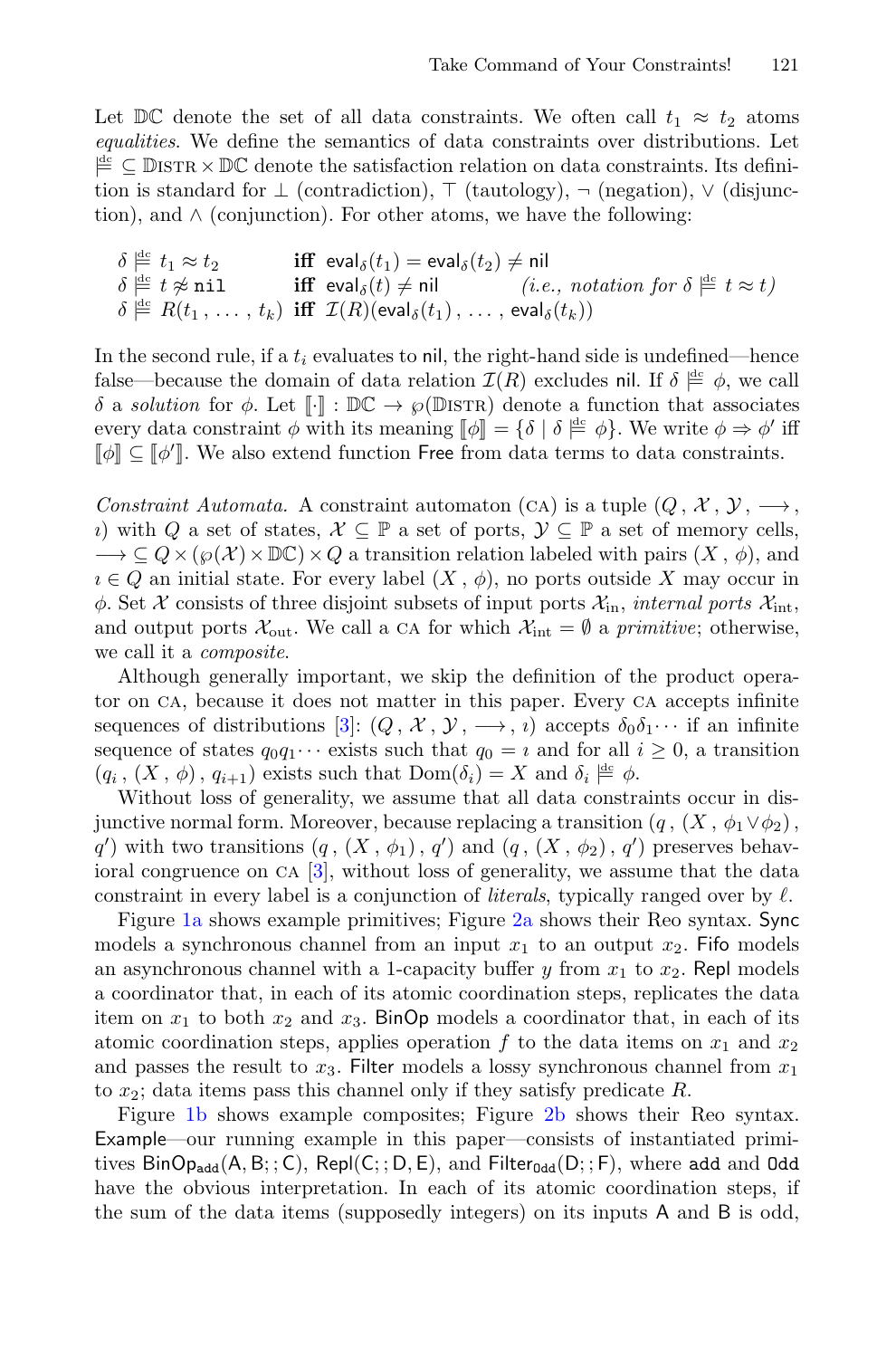<span id="page-5-0"></span>Example passes this sum to its outputs E and F. Otherwise, if the sum is even, Example passes this value only to E. Figure 2b shows that Example constitutes Fibonacci. Fibonacci coordinates two consumers by generati[ng](#page-12-0) the Fibonacci sequence. Whenever Fibonacci generates an even number, it passes that number to *only one* consumer; whenever it generates an odd number, it passes that number to *both* consumers. Finally, Languages2 consists of instantiated primitives  $Fifo[m](A; B)$ ,  $Rep(B; C1, C2)$ ,  $Filter_{Mandarin}(C1; D1)$ , and  $Filter<sub>English</sub>(C2; D2)$ . Languages2 coordinates a producer and two consumers. If the producer put<sup>s</sup> a Mandarin (resp. English) data item on input A, Languages2 asynchronously passes this data item only [to](#page-14-4) [th](#page-15-5)[e](#page-15-6) consumer on output D1 (resp. D2). Languages2 easily generalizes to Languagesi, for  $i$  different languages; we do so in Section 5.

# **3 From Data Constraints to Data Commands**

At run-time, compiler-generated code executes in one or more ca*-threads*, each of which runs a state machine that simulates a CA. (We addressed the challenge of deciding the number of ca-threads elsewhere [5,6,7].) The *context* of a ca-thread is the collection of put/get operations on implementations of its input/output ports, performed by computation threads. Every time the context of a ca-thread changes, that ca-thread examines whether this change enables a transition in its current state q: for each transition  $(q, (X, \phi), q')$ , it checks whether every port  $x \in X$  has a pending I/O-operation and if so, w[heth](#page-15-7)er the data items involved in the pending put operations and the current content of memory cells can constitute a solution for  $\phi$ . For the latter, the CA-thread calls a constraint solver, which searches for a distribution  $\delta$  such that  $\delta \nightharpoonup \phi$  and  $\delta_{\text{init}} \subseteq \delta$ , where:

 $\delta_{\text{init}} = \{x \mapsto d \mid \text{the put pending on input port } x \text{ involves data item } d\}$  $U \rightarrow a + \text{the part perning on input port } x \text{ involves data term } a_f$ <br> $\cup \{y \mapsto d \mid \text{memory cell } y \text{ contains data item } d\}$  (1)

Constraint solving over a fi[ni](#page-1-0)te discrete domain (e.g.,  $\mathbb{D}$ ) is NP-complete [15]. Despite carefully and cleverly optimized backtracking searches, using generalpurpose constraint solving techniques for solving a data constraint  $\phi$  inflicts not only overhead proportional to  $\phi$ 's size but also a constant overhead for preparing, making, and processing the result of the call itself. Although we generally cannot escape using conventional constraint solving techniques, a practically relevant class of data constraints exists for whi[ch](#page-9-0) we can: the data constraints of many ca in practice are in fact declarative specifications of sequences of imperative instructions (including those in Figure 1). In this section, we therefore develop a technique for statically translating such a data constraint  $\phi$ , off-line at compile-time, into a *data command*: a little imperative program that computes a distribution  $\delta$  such that  $\delta \nightharpoonup \phi$  and  $\delta_{\text{init}} \subseteq \delta$ , without conventional constraint solving hassle. Essentially, we formalize and automate what a programmer would do if he/she were to write an imperative implementation of a declarative specification expressed as a data constraint. By the end of Section 4, we make the class of data constraints supported by our translation precise.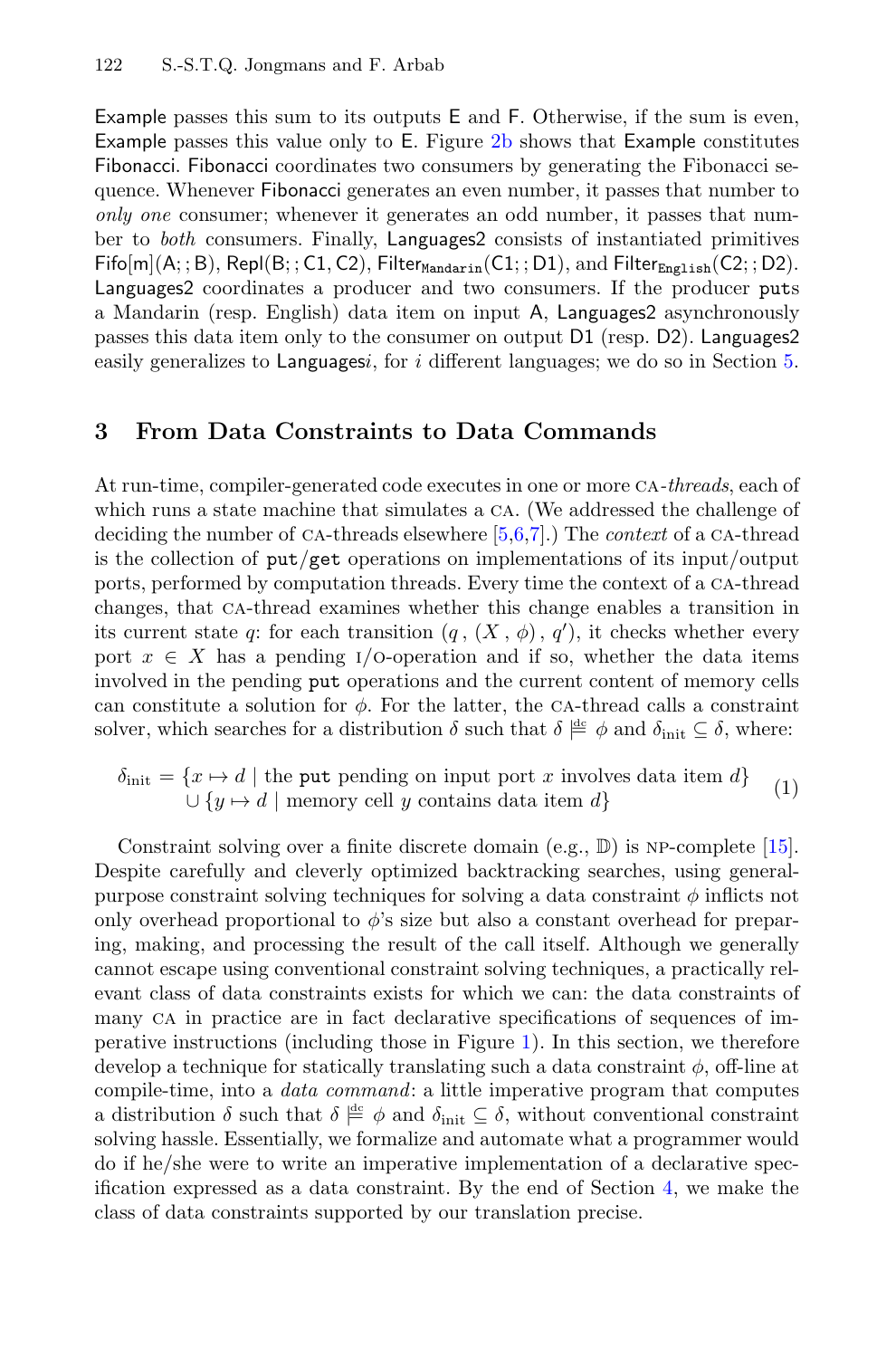### **3.1 Data Commands**

A data command is a word  $P$  generated by the following grammar:

$$
P ::= \text{skip} | x := t | \text{if } \phi \text{->} P \text{fi} | P ; P
$$

(We often write "value of  $x$ " instead of "the data item assigned to  $x$ ".)

We adopt the following operational semantics of Apt et al. [16]. True to the idea that data commands compute solutions for data constraints, the *state* that a data command executes in is either a function from places to data items—a distribution!—or the distinguished symbol fail, which represents abnormal termination. A *configuration* is a pair of a data command and a state to execute that data command in. Let  $\varepsilon$  denote the *empty data command*, and equate  $\varepsilon$ ; P with P. Let  $\delta[x := eval_{\delta}(t)]$  denote an update of  $\delta$  as usual. The following rules define the transition relation on configurations, denoted by  $\Longrightarrow$ .

$$
\overline{(\text{skip}, \delta)} \implies (\varepsilon, \delta) \quad \overline{(x := t, \delta)} \implies (\varepsilon, \delta[x := \text{eval}_{\delta}(t)])
$$
\n
$$
\frac{\delta \not\equiv \phi}{(\text{if } \phi \rightarrow P \text{ fi}, \delta) \implies (P, \delta) \quad (\text{if } \phi \rightarrow P \text{ fi}, \delta) \implies (\varepsilon, \text{fail})}
$$
\n
$$
\frac{(P, \delta) \implies (P', \delta')}{(P, P'', \delta) \implies (P', P'', \delta')}
$$

Note that if  $\phi \rightarrow P$  $\phi \rightarrow P$  fi commands are *failure* statements rather than *conditional* statements: if the current state violates the *guard*  $\phi$ , execution abnormally terminates. The *partial correctness semantics*, which ignores abnormal termination, of a data command P in a state  $\delta$  is the set of final states  $\mathcal{M}(P, \{\delta\}) = \{\delta' |$  $(P, \delta) \Longrightarrow^* (\varepsilon, \delta')$ ; its *total correctness semantics* is the set consisting of fail or its final states  $M_{\varepsilon}(P, \delta) = f_0$   $j_1$   $(p, \delta)$   $\Longrightarrow^* (\varepsilon, f_2)$   $j_2$   $j_3$   $j_4$   $j_5$   $j_6$ or its final states  $\mathcal{M}_{\text{tot}}(P, \{\delta\}) = \{\text{fail} \mid (P, \{\delta\}) \Longrightarrow^*(\varepsilon, \text{fail})\} \cup \mathcal{M}(P, \{\delta\}).$ 

Shortly, to prove the correctness of our translation from data constraints to data commands, we use Hoare logic [17], where *triples*  $\{\phi\}$  P  $\{\phi'\}$  play a central role. In such triples,  $\phi$  characterizes the set of input states, P denotes the data command to execute in those states, and  $\phi'$  characterizes the set of output states. A triple  $\{\phi\}$  P  $\{\phi'\}$  holds in the sense of partial (resp. total) correctness, if  $\mathcal{M}(P)$ ,  $[\![\phi]\!]$   $\subseteq$   $[\![\phi']\!]$  (resp.  $\mathcal{M}_{\text{tot}}(P, [\![\phi]\!]) \subseteq [\![\phi']\!]$ ). To prove properties of data commands, we use the following sound proof systems for partial (resp. total) correctness, represented by  $\vdash$  (resp.  $\vdash_{\text{tot}}$ ) and adopted from Apt et al. [16].

$$
\frac{\vdash \{\phi\} \text{ skip } \{\phi\}}{\vdash \{\phi[a_x := t]\} \ x := t \ \{\phi\}} \quad \frac{\vdash \{\phi'\} \ P \ \{\phi''\}}{\text{and } \phi \Rightarrow \phi'} \quad \frac{\vdash \{\phi\} \ P \ \{\phi'\}}{\text{and } \phi'' \Rightarrow \phi'''} \quad \frac{\text{and } \vdash \{\phi'\} \ P' \ \{\phi''\}}{\vdash \{\phi\} \ P \ \{\phi''\}} \quad \frac{\text{and } \vdash \{\phi'\} \ P' \ \{\phi''\}}{\vdash \{\phi\} \ P \ \{\phi''\}} \quad \frac{\vdash \{\phi \} \ P \ \{\phi''\}}{\vdash \{\phi\} \ P \ \{\phi'\}} \quad \frac{\vdash \{\phi \land \phi_g\} \ P \ \{\phi'\}}{\vdash \{\phi\} \ \text{if } \phi_g \neg P \ \text{fi } \{\phi'\}} \quad \frac{\phi \Rightarrow \phi_g \ \text{and } \vdash_{\text{tot}} \{\phi\} \ P \ \{\phi'\}}{\vdash_{\text{tot}} \{\phi\} \ \text{if } \phi_g \neg P \ \text{fi } \{\phi'\}}
$$

The first four rules apply not only to  $\vdash$  but also to  $\vdash_{\text{tot}}$ . We use  $\vdash$  to prove the soundness of our upcoming translation; we use  $\vdash_{\text{tot}}$  to prove its completeness.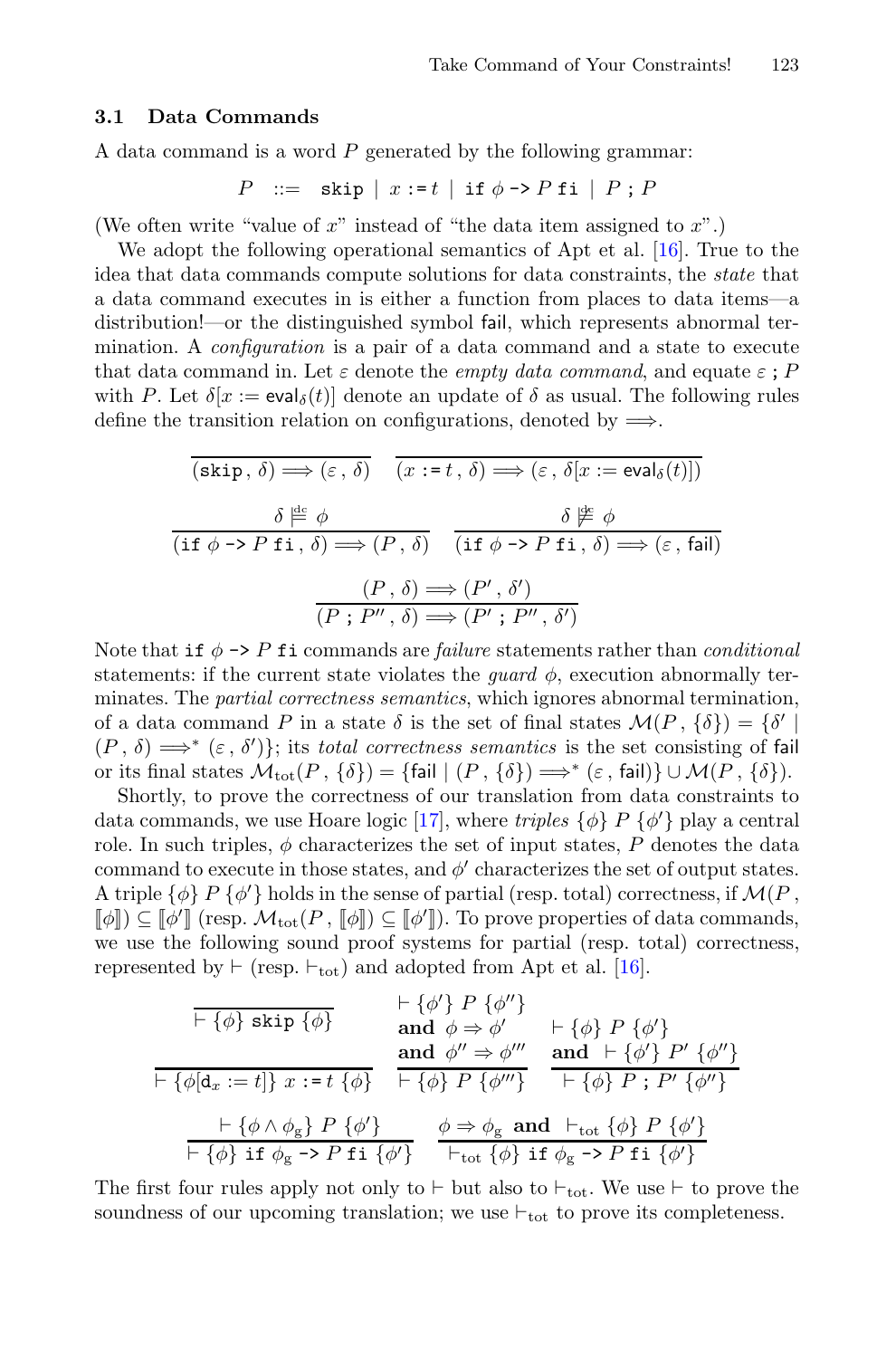#### <span id="page-7-1"></span>**3.2 Precedence**

Recall the following typical data constraint over ports A, B, C, D, and E, where A and B are inputs, from Example in Figure 1b (its lower transition):

<span id="page-7-0"></span>
$$
\phi = \texttt{d}_\mathsf{C} \approx \texttt{add}(\texttt{d}_\mathsf{A}\,,\,\texttt{d}_\mathsf{B}) \land \texttt{d}_\mathsf{D} \approx \texttt{d}_\mathsf{C} \land \texttt{d}_\mathsf{E} \approx \texttt{d}_\mathsf{C} \land \lnot \texttt{Odd}(\texttt{d}_\mathsf{D}) \tag{2}
$$

To translate data constraints to data commands, the idea is to enforce equalities, many of which occur in practice, with assignments and to check all remaining literals with failure statements. In the case of  $\phi$ , for instance, we first assign the data items involved in their pending put operations to A and B, whose symbols are denoted by  $\mathcal{I}^{-1}(\delta_{\rm init}(A))$  and  $\mathcal{I}^{-1}(\delta_{\rm init}(B))$ , with  $\delta_{\rm init}$  as defined in (1), page 122. Next, we assign the evaluation of  $\text{add}(\text{d}_{A}, \text{d}_{B})$  to C. The order in which we subsequently assign the value of  $C$  to  $D$  and  $E$  does not matter. After the assignment to D, we check  $\neg \text{Odd}(d_D)$  with a failure statement. The following data command corresponds to one possible order of the last three steps.

<span id="page-7-2"></span>
$$
P = \mathsf{A} := \mathcal{I}^{-1}(\delta_{\mathrm{init}}(\mathsf{A})) \text{ ; } \mathsf{B} := \mathcal{I}^{-1}(\delta_{\mathrm{init}}(\mathsf{B})) \text{ ; } \mathsf{C} := \mathsf{add}(\mathsf{d}_{\mathsf{A}}, \mathsf{d}_{\mathsf{B}}) \text{ ; } \\ \mathsf{D} := \mathsf{d}_{\mathsf{C}} \text{ ; } \mathsf{if} \neg \mathsf{Odd}(\mathsf{d}_{\mathsf{D}}) \rightarrow \mathsf{skip} \ \mathsf{fi} \text{ ; } \mathsf{E} := \mathsf{d}_{\mathsf{C}}
$$

If execution of  $P$  in an empty initial state successfully terminates, the resulting final state  $\delta$  should satisfy  $\phi$  (soundness). Moreover, if a  $\delta'$  exists such that  $\delta' \stackrel{\text{def}}{=} \phi$ and  $\delta_{\text{init}} \subseteq \delta'$ , execution of P should successfully terminate (completeness).

Soundness and completeness crucially depend on the order in which assignments and failure statements occur in  $P$ . For instance, changing the order of  $D := d_C$  and if  $\neg Odd(d_D) \rightarrow skip$  fi yields a data command whose execution always fails (because D does not have a value yet on evaluating the guard of the failure statement). Such a data command is trivially sound but incomplete. Another complication is that not every equality can become an assignment. In a first class of cases, no operand matches  $d_x$ . An example is  $\text{add}(d_A)$ ,  $d_B$ )  $\approx$  mult $(d_A, d_B)$ : this equality should become a failure statement, because neither of its two operands can be assigned to the other. In a second class of cases, multiple equality literals have an operand that matches  $d_x$ . An example is  $C \approx \text{add}(d_A, d_B) \wedge C \approx \text{mult}(d_A, d_B)$ : only one of these equalities should become an assignment, while the other should become a failure statement, to avoid conflicting assignments to C.

To deal with these complications, we define a *precedence relation* on literals that formalizes their dependencies. Recall that the data constraint in every transition label  $(X, \phi)$  is a conjunction of literals. Let  $L_{\phi}$  denote the set of literals in  $\phi$ , and let  $X_{\text{in}} \subseteq X$  denote the set of *input places* (i.e., input ports and memory cells) involved in the transition. From  $L_{\phi}$  and  $X_{\text{in}}$ , we construct a set of literals L to account for (i) symmetry of  $\approx$  and (ii) the initial values of input places.

$$
L = L_{\phi} \cup \{ t_2 \approx t_1 \mid t_1 \approx t_2 \in L_{\phi} \} \cup \{ d_x \approx \mathcal{I}^{-1}(\delta_{\text{init}}(x)) \mid x \in X_{\text{in}} \}
$$
 (3)

Obviously,  $\delta \stackrel{\text{def}}{=} \bigwedge L$  implies  $\delta \stackrel{\text{def}}{=} \phi$  for all  $\delta$  (i.e., extending  $L_{\phi}$  to L is sound). Now, let  $\prec_L$  denote the precedence relation on L defined by the following rules:

$$
\frac{\mathbf{d}_x \approx t, \ \ell \in L \ \text{and} \ \mathbf{d}_x \in \text{Free}(\ell)}{\mathbf{d}_x \approx t \prec_L \ell} \quad \frac{\ell_1 \prec_L \ell_2 \prec_L \ell_3 \ \text{and} \ \ell_2 \notin \{\ell_1, \ell_3\}}{\ell_1 \prec_L \ell_3} \tag{4}
$$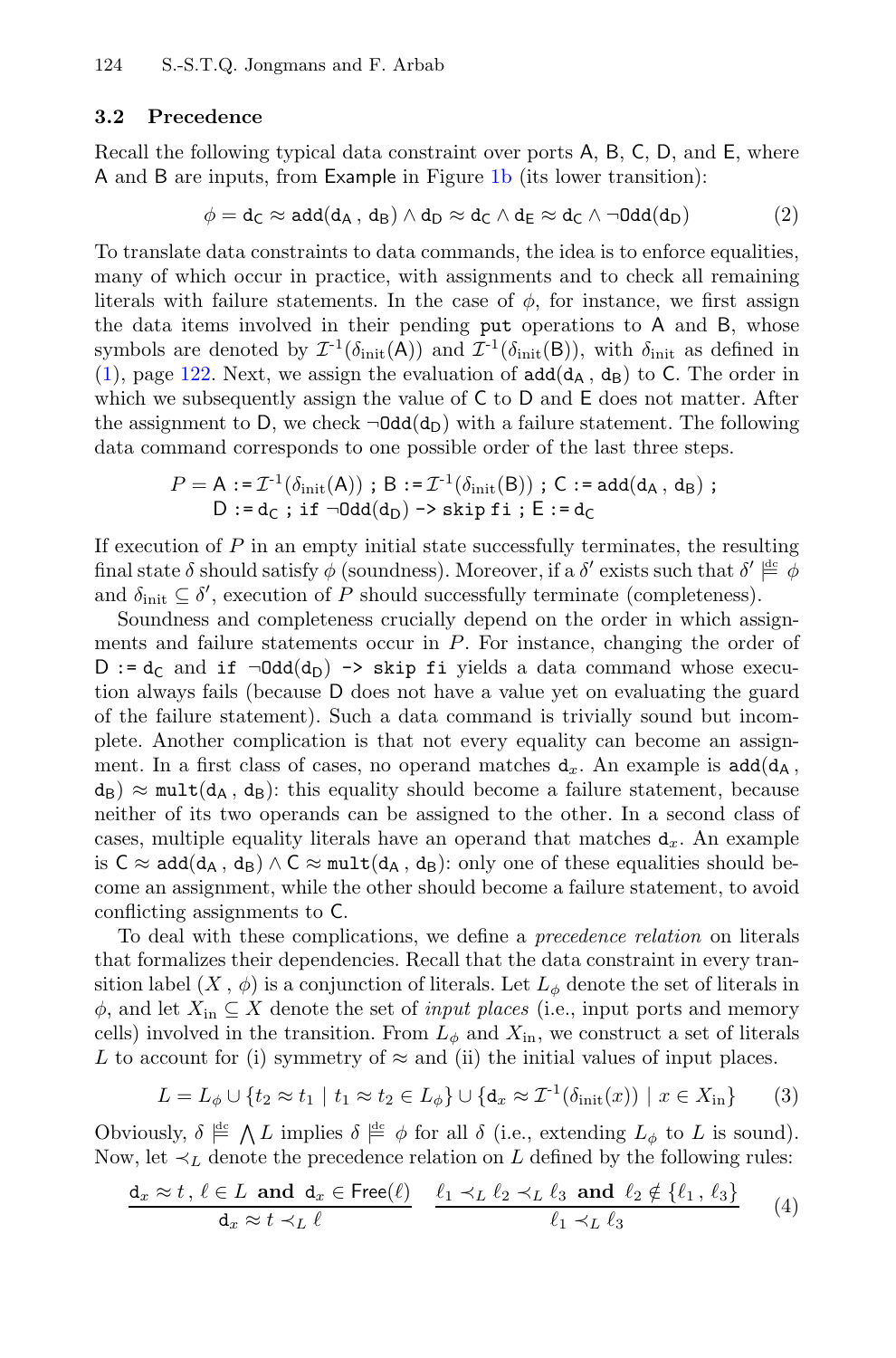<span id="page-8-1"></span>

**Fig. 3.** Fragment of a digraph for an example precedence relation  $\prec_L$  (e.g., without loops and without  $add(d_A, d_B) \approx d_C$ , for simplicity). An arc  $(\ell, \ell')$  corresponds to  $\ell \prec_L \ell'$ . Bold arcs represent a strict partial order extracted from  $\prec_L$ .

[Inf](#page-8-0)ormally,  $d_x \approx t \prec_L \ell$  means that assignment  $x := t$  must precede  $\ell$  (i.e.,  $\ell$ depends on  $x$ ). Note also that the first rule deals with the first class of equalities-that-cannot-become-assignments; shortly, we comment on the second class.

<span id="page-8-2"></span>For the sake of argu[m](#page-8-1)ent—generally, this is *not* the case—suppose that  $\prec_L$  is a str[ict p](#page-7-0)artial order on L. In that case, we can linearize  $\prec_L$  to a total order  $\prec$ on L (i.e., embedding  $\prec_L$  into  $\prec$  such that  $\prec_L \subseteq \prec$ ) with a topological sort on the digraph  $(L, \prec_L)$  [18,19]. Intuitively, such a linearization gives us an order in which we can translate literals in  $L$  to data commands in a [so](#page-8-1)und and complete way. In Section 3.3, we give an algorithm for doing so and indeed prove its correctness. Problematically, however,  $\prec_L$  is generally not a strict partial order on L: it is generally neither asymmetric nor irreflexive (i.e., graph-theoretically, it contains cycles). For instance, Figure  $3$  shows a fragment of the digraph  $(L,$  $\prec_L$ ) for  $\phi$  in (2), page 124, which contains cycles. For now, we defer this issue to Section 4, because it forms a concern orthogonal to our translation algorithm and its correctness. Until then, we simply assume the existence of a procedure for extracting a strict partial order from  $\prec_L$ , represented by bold arcs in Figure 3.

<span id="page-8-0"></span>Hencefort[h,](#page-8-2) we assume that every  $d_{x_i} \approx t_i$  literal precedes all differently shaped literals in a linearization of  $\prec_L$ . Although this assumption is conceptually unnecessary, it simplifi[es](#page-15-4) some of our notation and proofs. Formally, we can enforce it by adding a third rule to the definition of  $\prec_L$ :

$$
\frac{\mathrm{d}_x \approx t, \, \ell \in L \text{ and } \left[\ell \neq \mathrm{d}_{x'} \approx t' \text{ for all } x', \, t'\right]}{\mathrm{d}_x \approx t \prec_L \ell} \tag{5}
$$

**Proposition 1.** *The rule in (5) introduces no cycles.*

(A proof appears in the technical report [14].)

### **3.3 Algorithm**

We start by stating the precondition of our translation algorithm. Suppose that L as defined in (3), page 124, contains  $n \, \mathsf{d}_x \approx t$  literals and m differently shaped literals. Let  $\prec_L$  denote a strict partial order on L such that for every  $d_x \approx t \in L$ and for every  $d_y \in \text{Free}(t)$ , a  $d_y \approx t'$  literal precedes  $d_x \approx t$  according to  $\prec_L$ . Then, let  $\ell_1 < \cdots < \ell_n < \ell_{n+1} < \cdots < \ell_{n+m}$  denote a linearization of  $\prec_L$ ,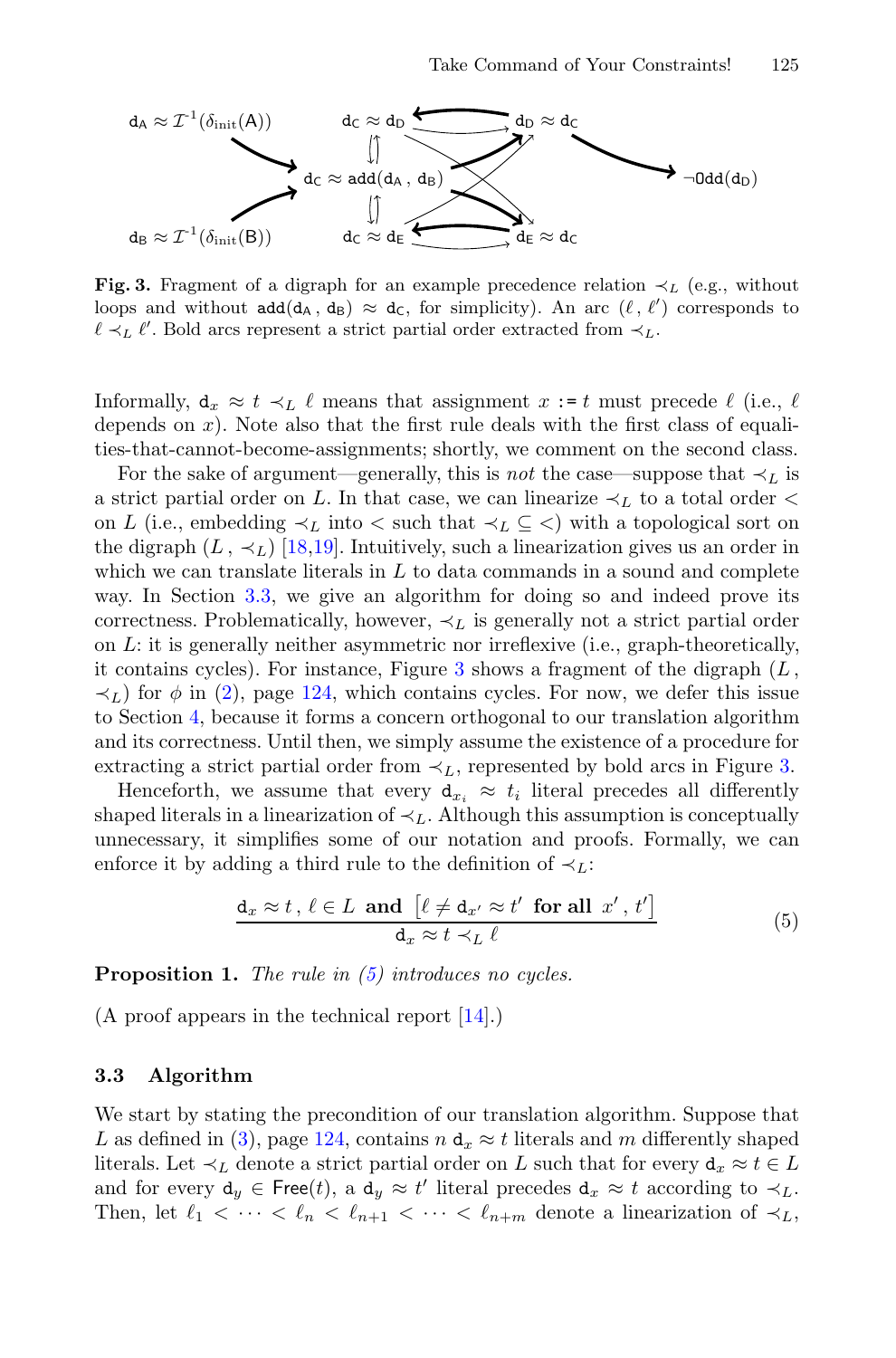where  $\ell_i = \mathbf{d}_{x_i} \approx t_i$  for all  $1 \leq i \leq n$ . The three rules of  $\prec_L$  in Section 3.2 induce precedence relations for which all previous conditions hold, *except* that  $\prec_L$  does not necessarily denote a strict partial order; we address this issue in the next section. The previous conditions aside, we also assume  $\{d_{x_1}, \ldots, d_{x_n}\} = \bigcup \{$ Free( $\ell_i$ ) |  $1 \leq i \leq n+m$  }. This extra condition means that for every free variable  $d_{x_i}$  in every literal in L, a  $d_{x_i} \approx t_i$  literal exists in the linearization. If this condition fails, some places can get a value only through search—exactly what we try to avoid—and not through assignment. In such cases, the data constraint is underspecified, and our translation algorithm is fundamentally inapplicable. Finally, we trivially assume that nil does not occur syntactically in any literal. A formal definition of this precondition appears in the technical report [14, Figure 10].

Figure 4 shows our algorithm. It first loops over the first n (according to  $\lt$ )  $d_x \approx t$  literals. If an assignment for x already exists in data command  $P$ , the algorithm translates  $d_x \approx t$  to a failure statement; if not, it translates  $d_x \approx t$ to an assignment. This approach resolves issues with the second class of equalities-that-cannot-become-assignments. After the first loop, the algorithm uses a second loop to translate the remaining  $m$ differently shaped literals to failure state-



**Fig. 4.** Algorithm to translate data constraints to data commands

<span id="page-9-1"></span><span id="page-9-0"></span>ments. The algorithm runs in time linear in  $n + m$ , and it clearly terminates.

The desired postcondition of the algorithm consists of its soundness and completeness. We define soundness as  $\vdash \{\top\} \, P \, \{\ell_1 \wedge \cdots \wedge \ell_{n+m}\}$ : after running the [a](#page-15-4)lgorithm, execution of data command  $P$  yields a state that satisfies all literals in L on successful termination. We define completeness as  $\left[\delta' \right] \stackrel{\text{dc}}{=} \ell_1 \wedge \cdots \wedge \ell_{n+m}$ **implies**  $\vdash_{\text{tot}} \{\top\}$  *P*  $\{\top\}$  **for all**  $\delta'$ : after running the algorithm, if a distribution  $\delta'$  exists that satisfies all literals in L, data command P successfully terminated. Although soundness subsequently guarantees that the final state  $\delta$ satisfies all literals in L, generally,  $\delta \neq \delta'$ . We use a different proof system for soundness (partial correctness,  $\vdash$ ) than for completeness (total correctness,  $\vdash_{\text{tot}}$ ).

**Theorem 1 ([14, Theorem 3]).** *The algorithm is soun[d](#page-7-1) [an](#page-7-1)d complete.*

(A proof appears in the technical report [14].)

# **4 Handling Cycles**

Our algorithm assumes that a precedence relation  $\prec_L$  as defined in Section 3.2 is a strict partial order. However, this is generally not the case. In this section, we describe a procedure for extracting a strict partial order from  $\prec_L$  without losing essential dependencies. We start by adding a distinguished symbol  $\star$  to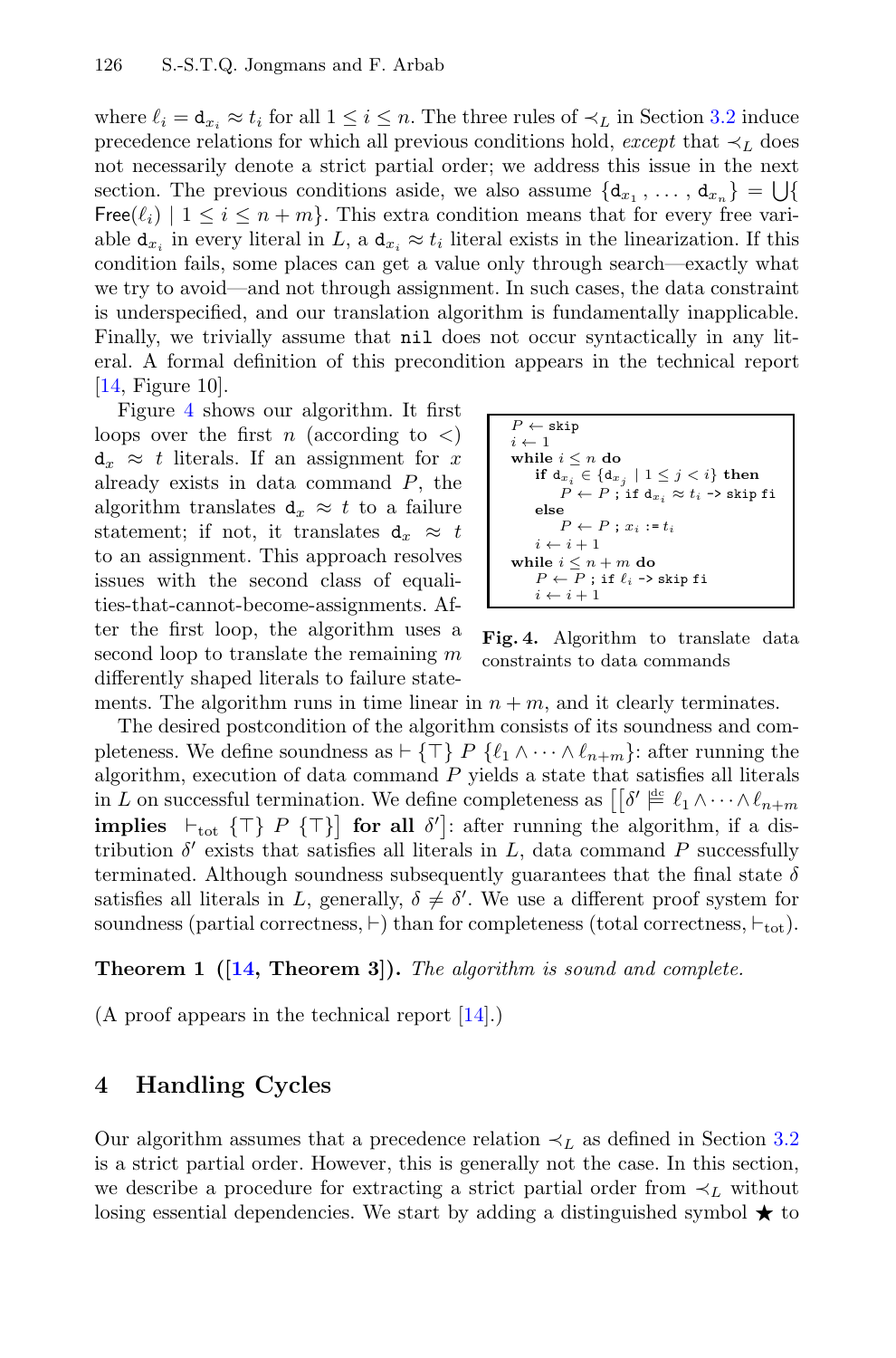<span id="page-10-1"></span><span id="page-10-0"></span>

**Fig. 5.** Fragment of the b-graph corresponding to the digraph in Figure <sup>3</sup> (e.g., without looping B-arcs and without  $\text{add}(\text{d}_A, \text{d}_B) \approx \text{d}_C$ , for simplicity). Bold B-arcs represent an arborescence.

the domain of  $\prec_L$ [,](#page-15-10) and we extend the definition of  $\prec_L$  with the following rules:

$$
\frac{\ell \in L \text{ and Free}(\ell) = \emptyset}{\bigstar \prec_L \ell} \quad \frac{\mathrm{d}_x \approx t \in L \text{ and Free}(t) = \emptyset}{\bigstar \prec_L \mathrm{d}_x \approx t} \tag{6}
$$

These rules state that literals without free variables (e.g.,  $d_x \approx \mathcal{I}^{-1}(\delta_{\text{init}}(x))$ ) do not depend on other literals. Now,  $\prec_L$  is a strict partial order if the digraph ( $L \cup$  ${\{\star\}}$ ,  $\prec_L$ ) is a  $\star$ *-arborescence*: a digraph consisting of *n*-1 arcs such that each of its *n* vertices is reachable from  $\star$  [20]. Equivalently, in a  $\star$ -arborescence,  $\star$  has no incoming arcs, every other vertex has exactly one incoming arc, and the arcs form no cycles [20]. The first formulation is perhaps m[ost](#page-8-1) intuitive here: every path from  $\star$  to some literal  $\ell$  represents an order in which our algorithm should translate the literals on that path to ensure the correctness of the translation of  $\ell$ . The second formulation simplifies observing that arborescences correspond to strict partial orders (by their cycle-freeness).

A naive approach to extract a strict partial order from  $\prec_L$  is to compute a  $\star$ -arborescence of the digraph  $(L \cup {\star}, \prec_L)$ . Unfortunately, however, this approach generally fails for  $d_x \approx t$  literals whe[re](#page-10-0) than one free variable. For instance, by definition, every arborescence of the digraph in Figure 3 has only one incoming arc for  $d_C \approx add(d_A, d_B)$ , even though assignments to both A and B must precede an assignment to C. Because these dependencies exist as two separate arcs, no arborescence of a digraph can capture them. To solve this, we should somehow represent the dependencies of  $d_C \approx add(d_A, d_B)$  with a single incom[ing](#page-15-11) arc. We can do so by allowing arcs to have multiple tails (i.e., one for every free va[riab](#page-7-1)le). In that case, we can replace the two separate incoming arcs of  $d_C \approx add(d_A, d_B)$  with a single two-tailed incoming arc as in Figure 5. The two tails make explicit that to evaluate an add-term, we need values for both its arguments: multiple tails represent a conjunction of dependencies of a literal.

By replacing single-tail-single-head arcs with multiple-tails-single-head arcs, we effectively transform the digraphs considered so far into B-*graphs*, a special kind of hypergraph with only  $B\text{-}arcs$  (i.e., *backward hyperarcs*, i.e., *hyperarcs* with exactly one head) [21]. Deriving a B-graph over literals from a precedence relation as defined in Section 3.2 is generally impossible though: their richer structure makes b-graphs more expressive—they give more information—than digraphs. In contrast, one can easily transform a b-graph to a precedence relation by splitting b-arcs into single-tailed arcs in the obvious way. Deriving precedence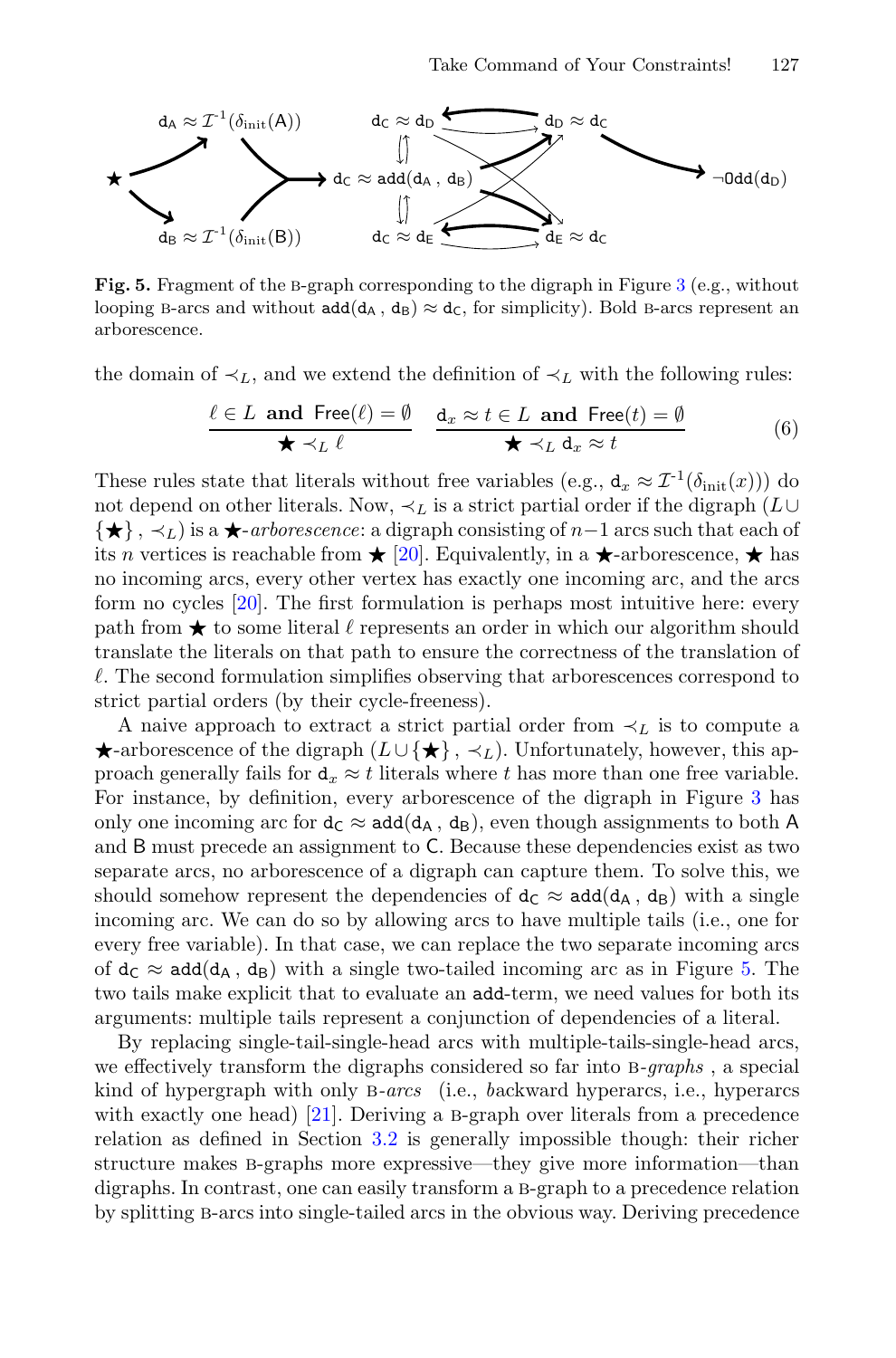relations from more expressive b-graphs is therefore a correct way of obtaining strict partial orders that satisfy the precondition of our algorithm. Doing so just eliminates information that this algorithm does not care about anyway.

Thus, we propose the following. [In](#page-10-1)stead [of fo](#page-10-1)rmalizing dependencies among literals in a set  $L \cup {\star}$  directly as a precedence relation, we first formalize those dependencies as a B-graph. If the resulting B-graph is a  $\star$ -arborescence,<br>we can directly extract a precedence relation  $\rightarrow r$ . Otherwise, we compute a we can directly extract a precedence relation  $\prec_L$ . Otherwise, we compute a  $\star$ -arborescence of the resulting B-graph and extract a precedence relation  $\prec_L$ <br>afterward Either way because  $\prec_L$  is extracted from a  $\star$ -arborescence it is a afterward. Either way, because  $\prec_L$  is extracted from a  $\bigstar$ -arborescence, it is a strict partial order whose linearization satisfies the precondition of our algorithm.

Let  $\blacktriangleleft_L$  denote a set [of](#page-7-2) B-arcs [on](#page-7-2)  $L \cup {\blacktriangleleft}$  defined by the following rules, plus<br>a straightforward B-arcs adaptation of the rules in (6) page 127. the straightforward B-arcs adaptation of the rules in  $(6)$ , page 127:

$$
\ell \in L
$$
\nand  $\text{Free}(\ell) = \{d_{x_1}, \ldots, d_{x_k}\}$ \nand  $\ell \in L$ \n
$$
\text{and } d_{x_1} \approx t_1, \ldots, d_{x_k} \approx t_k \in L
$$
\n
$$
\text{and } d_{x_1} \approx t_1, \ldots, d_{x_k} \approx t_k \in L
$$
\n
$$
\text{and } d_{x_1} \approx t_1, \ldots, d_{x_k} \approx t_k \quad \text{and } d_{x_1} \approx t_1, \ldots, d_{x_k} \approx t_k \in L
$$
\n
$$
\text{and } d_{x_1} \approx t_1, \ldots, d_{x_k} \approx t_k \quad (7)
$$

The first rule generalizes the first rule in (4), page 124, by joining sets of dependencies of a lite[ra](#page-12-1)l in a single B-arc. The second rule [st](#page-10-0)ates that  $d_x \approx t$  literals do not necessarily depend on  $d_x$  ([as](#page-7-0) implie[d by](#page-7-0) the first rule) but only on the free variables in  $t$ : intuitively, a value for  $x$  can be derived from values of the free variables in  $t$  (cf. assignments). Note that literals can have multiple incoming B-arcs. Such multiple incoming b-arcs represent a disjunction of conjunctions of dependencies. Importantly, as long as all dependencies represented by *one* incoming b-arc are satisfied, the other incoming b-arcs do not matter. An arborescence, which contains one incoming B-arc for every literal, therefore preserves enough dependencies. Shortly, Theorem 2 [m](#page-11-0)akes this more precise. Figure 5 shows a fragment of the B-graph for data constraint  $\phi$  in (2), page 124.

<span id="page-11-0"></span>One can straightforwardly compute an arborescence of a B-graph  $(L \cup {\star}, \cdot)$ , with a graph exploration algorithm reminiscent of breadth-first search. Let  $\blacktriangleleft_L$ ) with a graph exploration algorithm reminiscent of bre[adt](#page-11-0)h-first search. Let  $\blacktriangleleft_L^{\text{arb}} \subseteq \blacktriangleleft_L$  denote the aborescence under computation, and let  $L_{\text{done}} \subseteq L$  denote the set of vertices (i.e., literals in  $L$ ) that have already been explored; initially,  $\blacktriangleleft_L^{\text{arb}} = \emptyset$  and  $L_{\text{done}} = {\star}.$  Now, given some  $L_{\text{done}}$ , compute a set of vertices  $\overline{L}_{\text{next}}$  that are connected only to vertices in  $L_{\text{done}}$  by a B-arc in  $\blacktriangleleft_L$ . Then, for every vertex in  $L_{\text{next}}$ , add an incoming B-arc to  $\blacktriangleleft_L^{\text{arb.1}}$ . Afterward, add  $L_{\text{next}}$  to  $L_{\text{1}}$ . Benest this process until  $L_{\text{2}}$  becomes empty. Once that happens either  $L_{\text{done}}$ . Repeat this process until  $L_{\text{next}}$  becomes empty. Once that happens, either  $\blacktriangleleft_L^{\text{arb}}$  contains an arborescence (if  $L_{\text{done}} = L$ ) or no arborescence exists. This computation runs in linear time, in the size of the b-graph. See also Footnote 1.

If a vertex  $\ell$  in  $L_{\text{next}}$  has multiple incoming B-arcs, the choice among them matters not: the choice is local, because every B-arc has only one head (i.e., adding an  $\ell$ headed B-arc to  $\blacktriangleleft_L^{\text{atb}}$  cannot cause another vertex to get multiple incoming B-arcs, which would invalidate the arborescence). General hypergraphs, whose hyperarcs can have multiple heads, violate this property (i.e., the choice of which hyperarc to add is global instead of local). Computing arborescences of such hypergraphs is  $NP-complete [22]$ , whereas one can compute aborescences of B-graphs in linear time.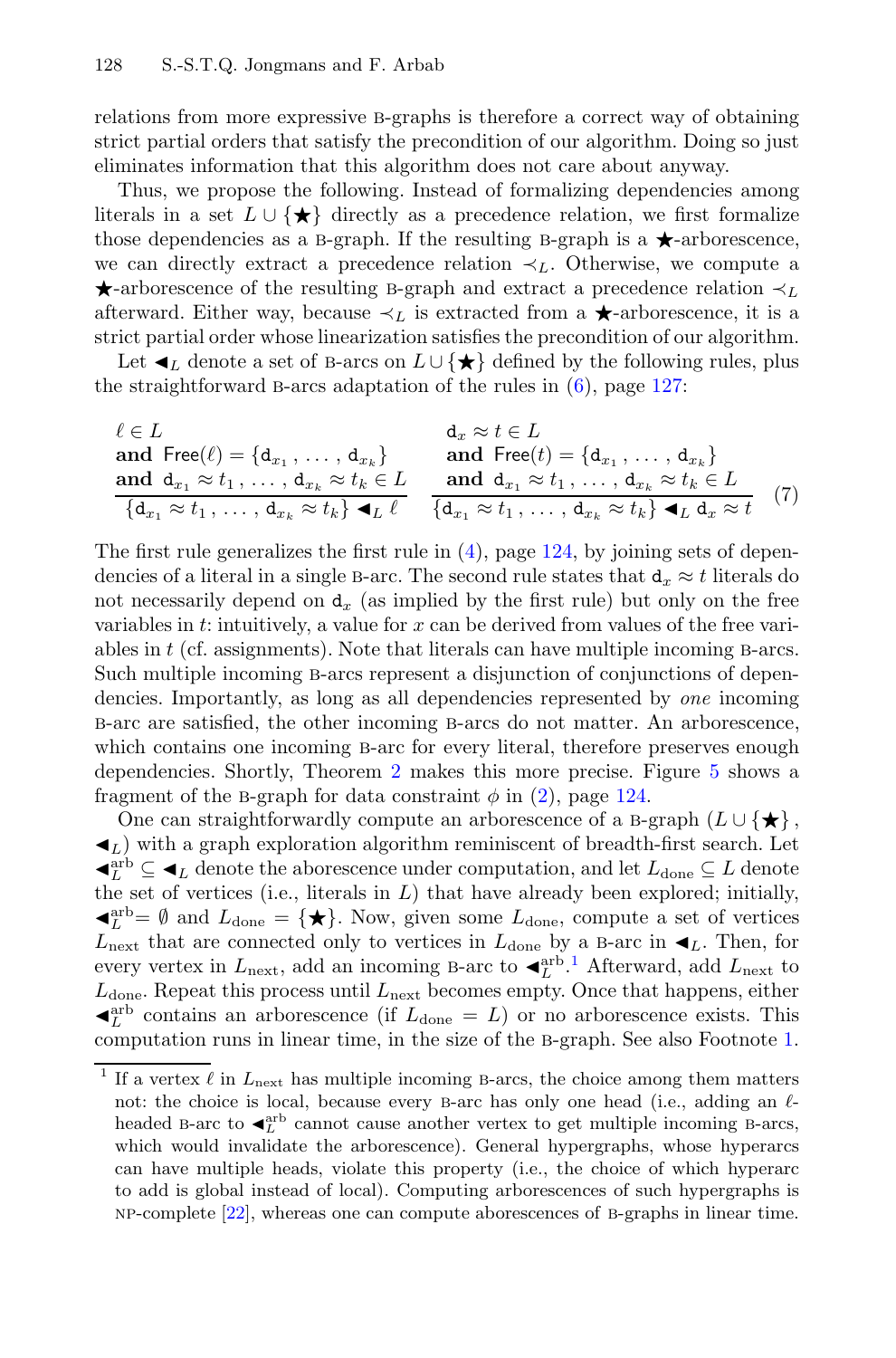<span id="page-12-2"></span><span id="page-12-1"></span>[Gi](#page-10-1)v[e](#page-8-2)n  $\blacktriangleleft_L^{\text{arb}}$ [, th](#page-7-2)e [foll](#page-8-2)owin[g rul](#page-10-1)es yield a cycle-free precedence relation on  $L \cup {\blacktriangleleft}$ :

$$
\frac{\{\ell_1,\ldots,\ell_k\} \blacktriangleleft_L^{\text{arb}} \ell \text{ and } 1 \le i \le k}{\ell_i \prec_L \ell} \quad \frac{\ell_1 \prec_L \ell_2 \prec_L \ell_3 \text{ and } \ell_2 \notin \{\ell_1,\ell_3\}}{\ell_1 \prec_L \ell_3} \quad (8)
$$

**Theorem 2** ([14, Theorem 4]).  $\prec_L$  *as defined by the rules in (5)(8), pages* 125 and 1[29, is](#page-10-1) a strict partial order and a large enough subset of  $\prec_L$  as defined by *the rules in (4)(5)(6), pages 124, 1[25,](#page-15-12) and 127, to satisfy the precondition of our translation algorithm in Section 3.3.*

(A proof appears in the technical report [14].) For instance, the bold arcs in Figure 3 represent the precedence relation for the arborescence in Figure 5.

<span id="page-12-0"></span>If a  $\star$ -arborescence of  $(L \cup {\star}, {\star}_L)$  does *not* exist, every |L|-cardinality subset of  $\blacktriangleleft_L$  has at least one vertex  $\ell$  that is unreachable from  $\blacktriangle$ . In that case, by the rules in  $(6)$ , page 127,  $\ell$  depends on at least one free variable (otherwise,  $\{\star\} \blacktriangleleft L$   $\ell$ ). Because no B-graph equivalent of a path [23] exists from  $\star$  to  $\ell$ , the other literals in L fail to resolve at least one of  $\ell$ 's dependencies. This occurs for other literals in L fail to resolve at least one of  $\ell$ 's dependencies. This occurs, for instance, when  $\ell$  depends on  $d_y$ , while L contains no  $d_y \approx t$  literal. Another example is a recursive literal  $d_x \approx t$  with  $d_x \in \text{Free}(t)$ : unless another literal  $d_x \approx t'$ with  $t \neq t'$  exists, all its incoming B-arcs contain loops to itself, meaning that no<br>arborescence exists. In practice, such cases inherently require constraint solving arborescence exists. In practice, such cases inherently req[uire](#page-8-0) constraint solving techniques to find a value for  $d_x$ . Nonexistence of a  $\star$ -arborescence thus signals a fundamental boundary to the applicability of our translation algorithm (although more advanced techniques of translating some parts of a data constraint to a data command and leaving other parts to a constraint solver are imaginable and left for future work). Thus, the set of data constraints to which our translation algorithm is applicable contains exactly those (i) whose B-graph has a  $\star$ -arborescence, which guarantees linearizability of the induced precedence, and (ii) that satisfy also the rest of the precondition of our algorithm in Section 3.3.

# **5 Preliminary Performance Results**

In the work that we presented in this paper, we focused on the formal definition of our translation and its proof of correctness. A comprehensive quantitative evaluation remains future work. Indeed, constructing a set of representative examples, identifying independent variables that may influence the outcome (e.g., number of cores, memory architecture, etc.), setting up and performing the corresponding experiments, processing/analyzing the measurements, and eventually presenting the results is a whole other challenge. Still, presenting an optimization technique and not shedding any light on its performance may leave the reader with an unsatisfactory feeling. Therefore, in this section, we provide preliminary performance results to give a rough indication of our translation's merits.

We extended our most recent CA-to-Java compiler and used this compiler to generate both *constraint-based* coordination code (i.e., generated without our translation) and *command-based* coordination code (i.e., generated with our translation) for ten coordinators modeled as ca: three elementary primitives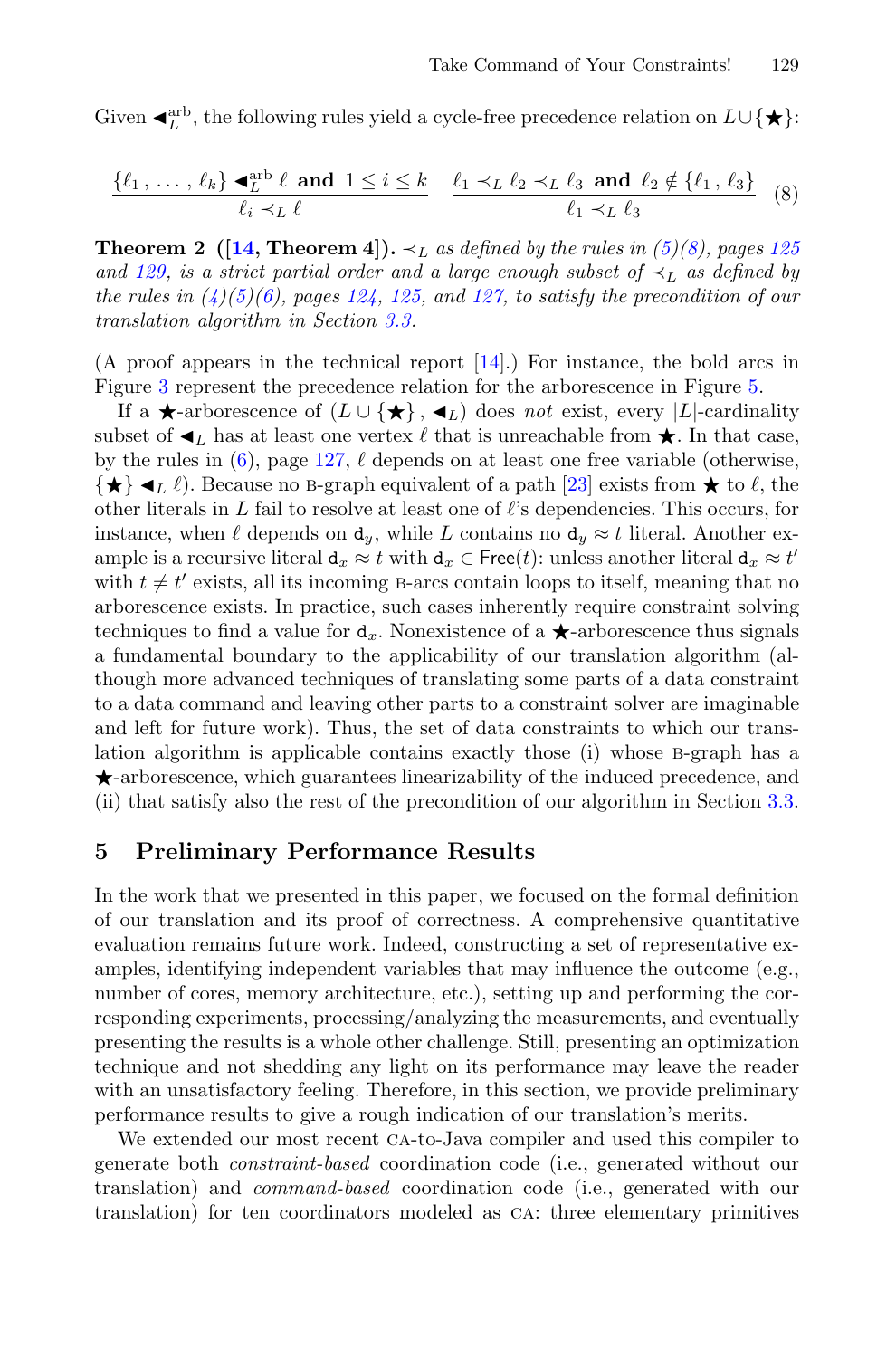<span id="page-13-0"></span>130 S.-S.T.Q. Jongmans and F. Arbab

|            | Constr.  | Comm.    | $\times$ |            | Constr.  | Comm.    | $\times$ |
|------------|----------|----------|----------|------------|----------|----------|----------|
| Sync       | 33119333 | 39800986 | 1.20     | Language2  | 17278247 | 24646838 | 1.43     |
| Fifo       | 33050122 | 41398084 | 1.25     | Language4  | 4423326  | 11512506 | 2.60     |
| Replicator | 17961129 | 21803913 | 1.21     | Language6  | 1062306  | 5294838  | 4.98     |
| Example    | 10573857 | 12687767 | 1.20     | Language8  | 194374   | 1746440  | 8.98     |
| Fibonacci  | 1818671  | 88947751 | 48.91    | Language10 | 25649    | 362050   | 14.12    |

**Fig. 6.** Preliminary performance results for ten coordinators. [Colu](#page-15-13)mn "*Constr.*" shows results for constraint-based implementations (in number of coordination steps completed in four minutes); column "*Comm.*" shows restults for command-based implementations; column " $\times$ " shows the ratio of the second over the first.

from Figures 1a and 2a (to see how our optimization affects such basic cases) and seven more complex composites, including those in Figures 1b and 2b. See Section 2 for a discussion of these coordinators' behavior. The constraint-based implementations use a custom constraint solver with constraint propagation [24], tai[lor](#page-13-0)ed to our setting of data constraints. The data commands in the generated command-based implementations are imperative Java code, very similar to what programmers would hand-craft (modulo style).

In total, thus, we generated twenty coordinators in Java. We ran each of those implementations ten times on a quadcore machine at 2.4 ghz (no Hyper-Threading; no Turbo Boost) a[nd](#page-13-0) averaged our measurements. In every run, we warmed up the Jvm for thirty seconds before starting to measure the number of coordination steps that an implementation could finish in the subsequent four minutes. Figure 6 shows our results. The command-based implementations outperform their constraint-based versions in all cases. The Language<sup>i</sup> coordinators furthermore show that the speed-up achieved by their command-based implementations increases as  $i$  increases. This m[ay s](#page-15-13)uggest that our optimization becomes relatively more effective as the size/complexity of a coordinator increases, as also witnessed by Fibonacci. Figure <sup>6</sup> shows first evidence for the effectiveness of our translation in practice, although further study is necessary.

# **6 Discussion**

In constraint programming, it is well-known that "if domain specific methods are available they should be applied *instead* [sic] of the general methods" [24, page 2]. The work presented in this paper takes this guideline to an extreme: essentially, every data command generated for a data constraint  $\phi$  by our translation algorithm is a little constraint solver capa[ble](#page-15-14) [of](#page-15-15) solving only  $\phi$ , with good performance. This good performance comes from the fact that the order of performing assignments and failure statements has already been determined at compile-time. Moreover, this precomputed order guarantees that backtracking is unnecessary: the data constraint for  $\phi$  finds a solution if one exists without search (i.e., Theorem 1). In contrast, general constraint solvers need to do this work, which our approach does at compile-time, as part of the solving process at run-time.

Execution of data commands bears similarities with *constraint propagation* techniques [24], in particular with *forward checking* [25,26]. Generally, in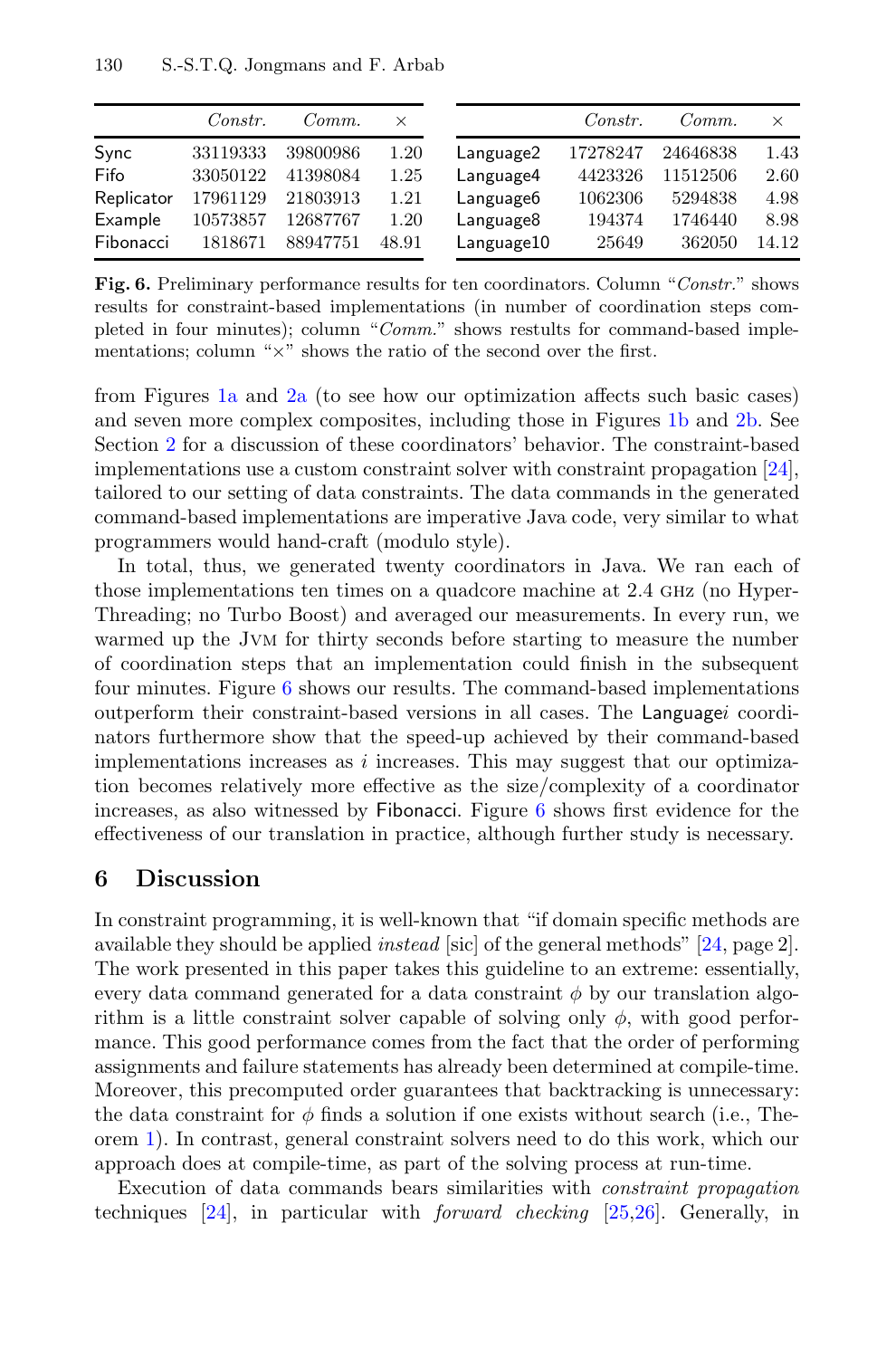constraint propagation, the idea is to reduce the search space of a given *constraint satisfaction problem* (CSP) by transforming it into an equivalent "simpler" csp, where variables have smaller domains, or where constraints refer to fewer variables. With forward checking, whenever a variable  $x$  gets a value  $v$ , a constraint solver removes values from the domains of all subsequent variables that, together with v, violate a constraint. In the case of an equality  $x = y$ , for instance, forward checking reduces the domain of y to the singleton  $\{v\}$  after an assignment of  $v$  to  $x$ . That same property of equality is implicitly used in executing our data commands (i.e., instead of representing the domain of a variable and the reduction of this domain to a singleton explicitly, we directly make an assignment).

Our translation from data constraints to data commands may also remind one of classical *Gaussian eliminination* for solving systems of linear equations over the reals [24]: there too, variables are ordered and values/expressions for some variables are substituted into other expressions. The difference is that we have functions, relations, and our data domain may include other data types, which mak[es so](#page-15-16)lving data constraints directly via Gaussian elimination at least not obvious. However, Gaussian elimination does seem useful as a preprocessing [s](#page-15-17)tep for translating certain data constraints to data commands that our current algorithm does not support. Future work should clarify this possibility.

<span id="page-14-3"></span><span id="page-14-2"></span><span id="page-14-1"></span><span id="page-14-0"></span>Clarke et al. worked on purely constraint-based implementations of coordinators [27]. Essentially, they specify not only the transition labels of a ca as boolean constraints but also its state space and transition relation. In recent work, Proença and Clarke developed a variant of compile-time *predicate abstraction* to improve performance [28]. They used this technique also to allow a form of interaction between the constraint solver and external components during constraint solving  $[29]$ . The work of Proença and Clarke resembles ours in the sense that we all try to "simplify" constraints at compile-time. Main differences are that (i) we fully avoid constraint solving and (ii) we consider a richer language of data constraints. For instance, Proença and Clarke have only unary functions in their language, which would have cleared our need for b-graphs.

# <span id="page-14-4"></span>**References**

- 1. Jongmans, S.-S.T.Q., Halle, S., Arbab, F.: Automata-Based Optimization of Interaction Protocols for Scalable Multicore Platforms. In: Kühn, E., Pugliese, R. (eds.) COORDINATION 2014. LNCS, vol. 8459, pp. 65–82. Springer, Heidelberg (2014)
- 2. Jongmans, S.S., Halle, S., Arbab, F.: Reo: A Dataflow Inspired Language for Multicore. In: DFM, 42–50. IEEE (2013)
- 3. Baier, C., Sirjani, M., Arbab, F., Rutten, J.: Modeling component connectors in Reo by constraint automata. SCP 61, 75–113 (2006)
- 4. Wegner, P.: Coordination as Constrained Interaction (Extended Abstract). In: Hankin, C., Ciancarini, P. (eds.) COORDINATION 1996. LNCS, vol. 1061, pp. 28–33. Springer, Heidelberg (1996)
- 5. Jongmans, S.-S.T.Q., Arbab, F.: Global consensus through local synchronization. In: Canal, C., Villari, M. (eds.) ESOCC 2013. CCIS, vol. 393, pp. 174–188. Springer, Heidelberg (2013)